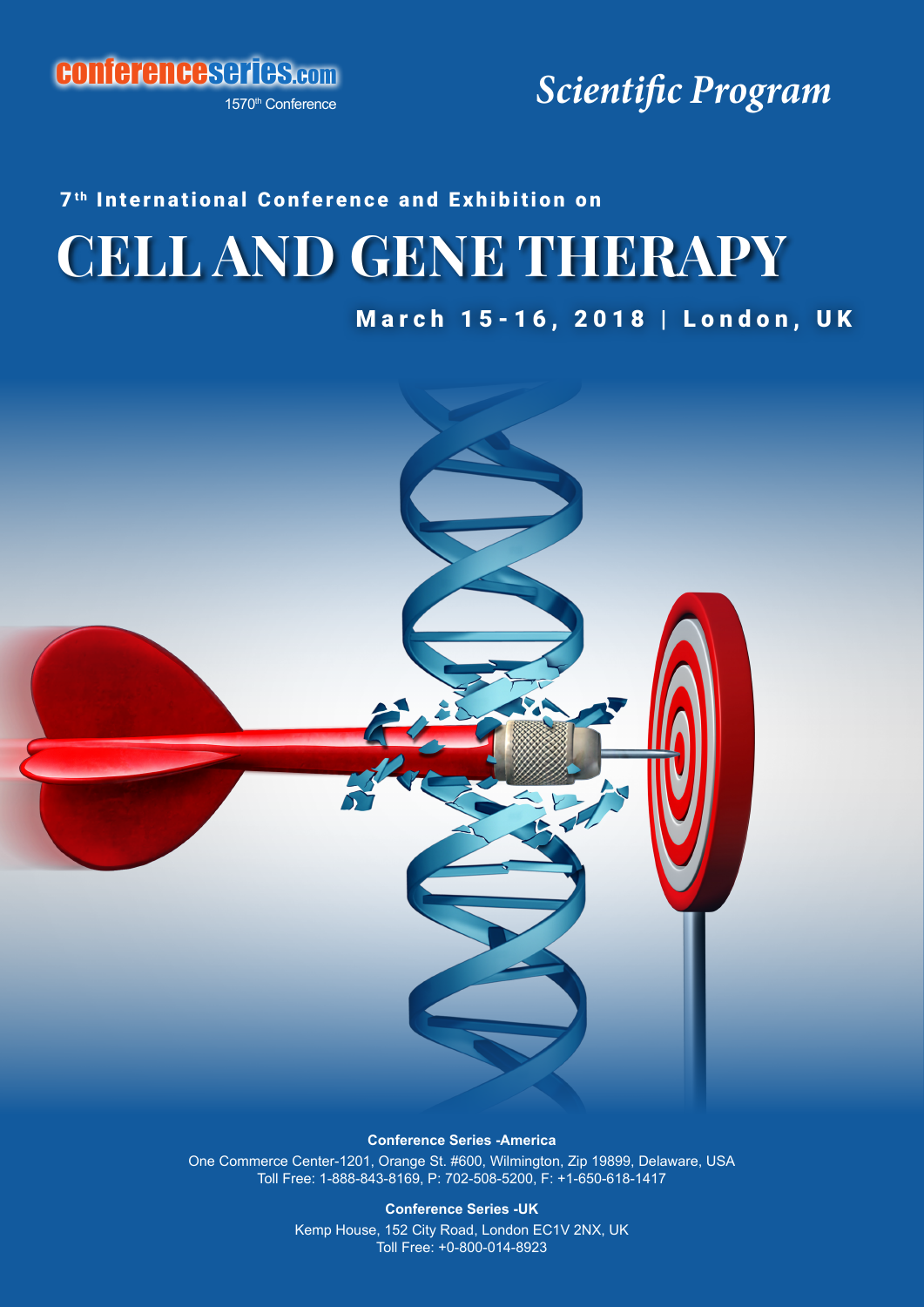#### **08:30-09:00 Registrations Day 1 March 15, 2018**

### **Hall- Wright**

## conferenceseries.com **09:00-09:25 Opening Ceremony**

| <b>Keynote Forum</b>                                                  |                                                                                                                                         |  |
|-----------------------------------------------------------------------|-----------------------------------------------------------------------------------------------------------------------------------------|--|
| 09:25-09:30 Introduction                                              |                                                                                                                                         |  |
| 09:30-10:10                                                           | Title: Stem cell therapy: bone regeneration for critical size bone defects                                                              |  |
|                                                                       | Shuying Yang, University of Pennsylvania, USA                                                                                           |  |
|                                                                       | Title: Assessing cytokine signatures and cytolytic potential for T cells and NK cells used for                                          |  |
|                                                                       | 10:10-10:50 immune therapy                                                                                                              |  |
|                                                                       | Paul von Hoegen, CTL Europe GmbH, Germany                                                                                               |  |
| Group Photo@ 10:50-11:00                                              |                                                                                                                                         |  |
| Networking and Refreshments Break 11:00-11:15 @ Breakout Area         |                                                                                                                                         |  |
| $11:15 - 11:55$                                                       | Title: Photobiomodulation affects mitochondria morphogenesis and function                                                               |  |
|                                                                       | Katarina Stroffekova, Pavol Jozef Šafárik University, Slovakia                                                                          |  |
|                                                                       | Title: In vitro expanded human adipose-derived stem cells as a model for drug testing and                                               |  |
|                                                                       | 11:55-12:35 tissue engineering tool                                                                                                     |  |
|                                                                       | Michał Pikuła, Medical University of Gdansk, Poland                                                                                     |  |
| Lunch Break 12:35-13:15 @ RBG                                         |                                                                                                                                         |  |
|                                                                       | Sessions: Cell Therapy   Gene Therapy   Cell Culture and Bioprocessing   Clinical Trials on Cell &                                      |  |
|                                                                       | Gene Therapy   Cell Science and Stem Cell Research   Tissue Science & Regenerative Medicine                                             |  |
| Session Chair: Shalini Gupta, King George's Medical University, India |                                                                                                                                         |  |
| <b>Session Introduction</b>                                           |                                                                                                                                         |  |
| 13:15-13:45                                                           | Title: ZSCAN10 transcription factor regulates glutathione pathway multimodally                                                          |  |
| 13:45-14:15                                                           | Maria Skamagki, Memorial Sloan Kettering Cancer Center, USA<br>Title : Ethical issues in cell and gene therapy using CRISPR/Cas9 system |  |
|                                                                       | Yuan-Chuan Chen, National Applied Research Laboratories, Taiwan                                                                         |  |
|                                                                       | Title: Association between NAT- 1 and NAT- 2 and risk of oral pre cancer and cancer in                                                  |  |
| 14:15-14:45                                                           | <b>North India</b>                                                                                                                      |  |
|                                                                       | Shalini Gupta, King George's Medical University, India                                                                                  |  |
| 14:45-15:15                                                           | Title: p63 silencing overcomes barriers to human cardiac cellular reprogramming                                                         |  |
|                                                                       | Todd K Rosengart, Baylor College of Medicine, USA                                                                                       |  |
| $15:15-15:45$                                                         | Title: Graphene based nanomaterials for cancer therapy                                                                                  |  |
|                                                                       | A. Yilmazer, AnkaraUniversity, Turkey                                                                                                   |  |
| $15:45-16:15$                                                         | Title: Genetically encoded tools applying in phenotyping and toxicity test                                                              |  |
|                                                                       | Yu-Fen Chang, LumiSTAR biotechnology, Taiwan                                                                                            |  |
|                                                                       | Networking and Refreshments Break 16:15-16:30 @ Breakout Area                                                                           |  |
|                                                                       | <b>Panel Discussion</b>                                                                                                                 |  |
|                                                                       | March 16, 2018<br>Day 2                                                                                                                 |  |
| <b>Hall-Wright</b>                                                    |                                                                                                                                         |  |
|                                                                       | <b>Keynote Forum</b>                                                                                                                    |  |
| 10:00-10:40                                                           | Title: The Regentime® technique in stem cell therapy: a gate to immortality                                                             |  |
|                                                                       | Nassim Abi Chahine, ACE Cells Lab Ltd, UK                                                                                               |  |
| 10:40-11:20                                                           | Title: Novel gene therapy approaches for the treatment of diabetic cardiomyopathy                                                       |  |
|                                                                       | Paolo Madeddu, University of Bristol, UK                                                                                                |  |